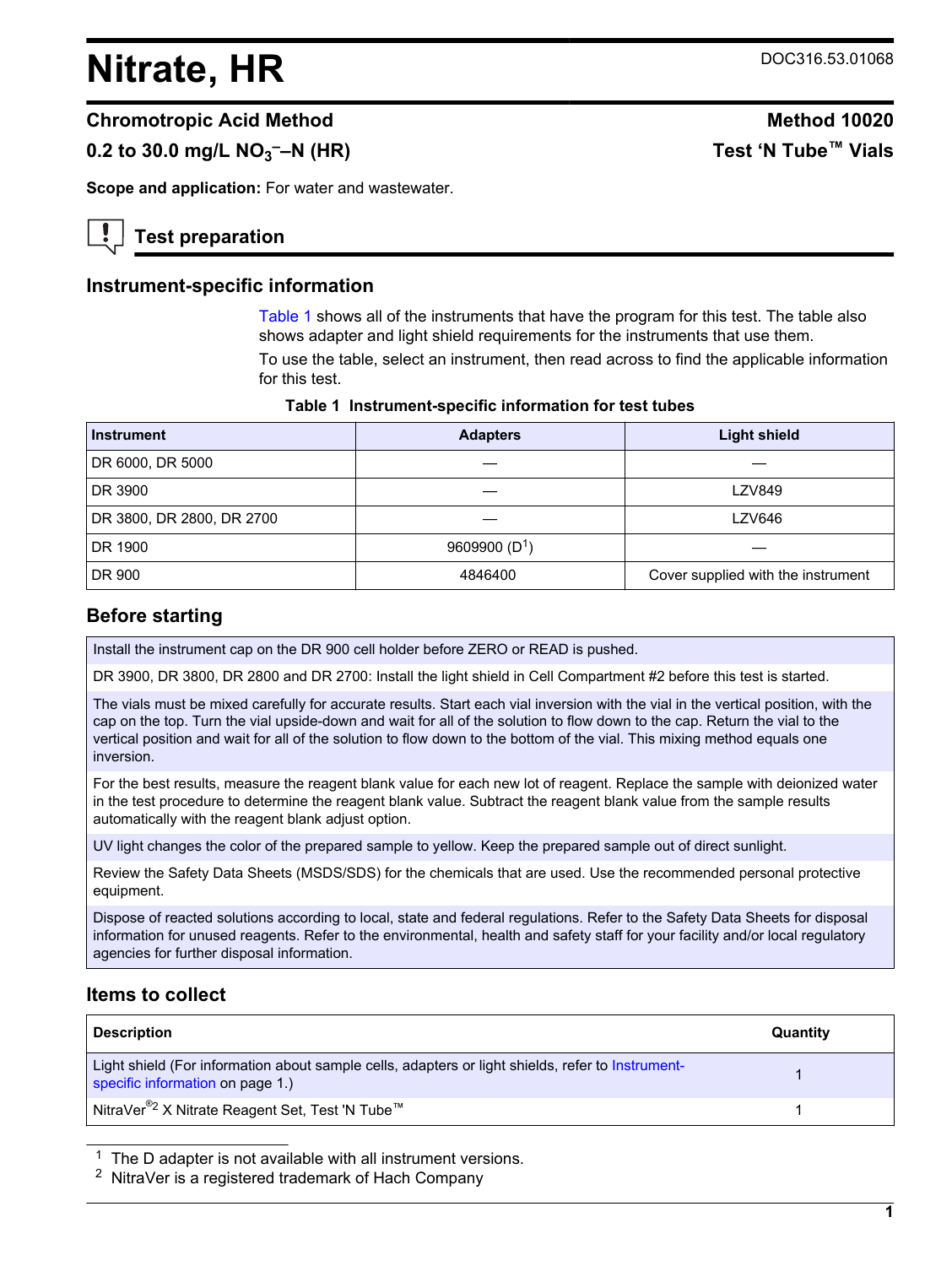# **Items to collect (continued)**

| <b>Description</b>           | Quantity |
|------------------------------|----------|
| Funnel, micro, poly          |          |
| Pipet, TenSette®, 0.1-1.0 mL |          |
| Test tube rack               |          |

Refer to [Consumables and replacement items](#page-3-0) on page 4 for order information.

## **Sample collection and storage**

- Collect samples in clean glass or plastic bottles.
- Analyze the samples as soon as possible for best results.
- If immediate analysis is not possible, immediately filter and keep the samples at or below 6 °C (43 °F) for a maximum of 48 hours.
- To preserve samples for a maximum of 28 days, adjust the sample pH to 2 or less with concentrated sulfuric acid (approximately 2 mL per liter) and keep at or below 6 °C (43 °F). The test results then include nitrate and nitrite.
- Let the sample temperature increase to room temperature before analysis.
- Before analysis, adjust the pH to 7 with 5 N sodium hydroxide solution.
- Correct the test result for the dilution caused by the volume additions.

# **TNT procedure**



**1.** Start program **344 N, Nitrate HR, TNT**. For information about sample cells, adapters or light shields, refer to [Instrument](#page-0-0)[specific information](#page-0-0)

on page 1.

*Note: Although the program name can be different between instruments, the program number does not change.*



**2. Prepare the blank:** Use a pipet to add 1.00 mL of sample to a NitraVer X Reagent A Test 'N Tube vial.



**3.** Close the vial. Invert the vial 10 times to mix.



**4.** Clean the blank vial.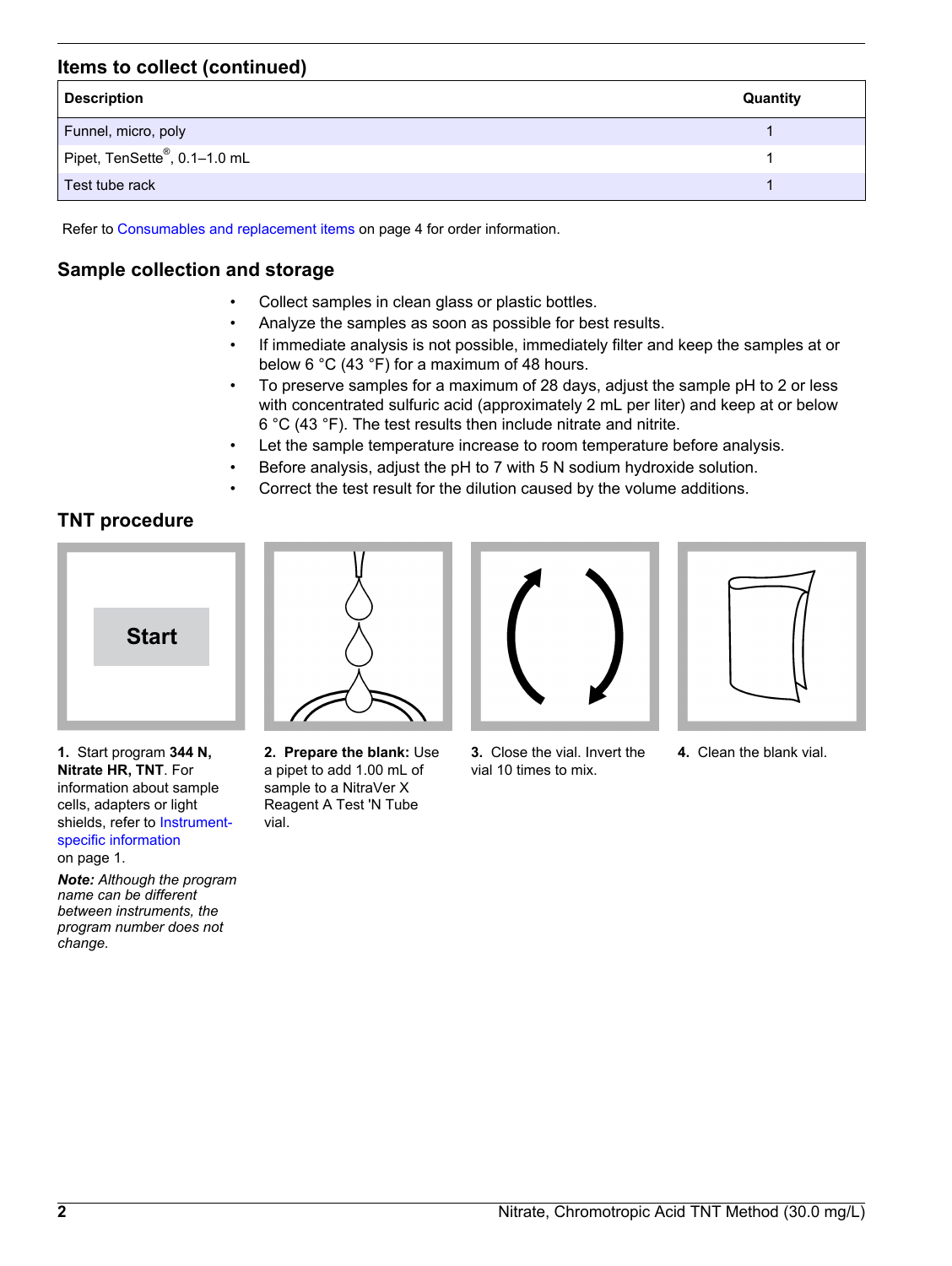

**5.** Insert the vial into the cell holder.



**6.** Push **ZERO**. The display shows  $0.0$  mg/L  $NO<sub>3</sub>$ –N.



**7.** Remove the TNT vial from the cell holder.



**8. Prepare the sample:** Use a funnel to add the contents of one NitraVer X Reagent B Powder Pillow to the vial.



**9.** Close the vial. Invert the vial 10 times to mix. Some solid matter will not dissolve.



**10.** Start the instrument timer. A 5‑minute reaction time starts.

Do not invert the vial again. A yellow color shows if nitrate is present.



**11.** Within 5 minutes after the timer expires, clean the vial. Insert the vial into the cell holder.



**12.** Push **READ**. Results show in mg/L  $NO<sub>3</sub>$ -N.

# **Interferences**

| Interfering substance                | Interference level                                                                                                                                                                                                                                   |
|--------------------------------------|------------------------------------------------------------------------------------------------------------------------------------------------------------------------------------------------------------------------------------------------------|
| Barium                               | Negative interference at more than 1 mg/L                                                                                                                                                                                                            |
| Chloride                             | Does not interfere at less than 1000 mg/L                                                                                                                                                                                                            |
| Copper                               | Positive interference at all levels                                                                                                                                                                                                                  |
| <b>Nitrite</b>                       | A positive interference at concentrations more than 12 mg/L. To remove nitrite interference up to<br>100 mg/L, add 400 mg (one full 0.5 g measuring spoon) of urea to 10 mL of sample. Swirl to<br>dissolve. Proceed with the nitrate test as usual. |
| Interference from direct<br>sunlight | UV light changes the color of the prepared sample to yellow. Keep the prepared sample out of<br>direct sunlight.                                                                                                                                     |

# **Accuracy check**

## **Standard additions method (sample spike)**

Use the standard additions method (for applicable instruments) to validate the test procedure, reagents and instrument and to find if there is an interference in the sample. Items to collect:

- 500 mg/L Nitrate Nitrogen Standard Solution, Voluette® Ampule
- Ampule breaker
- Pipet, TenSette®, 0.1–1.0 mL and tips
- 25-mL mixing cylinders (3)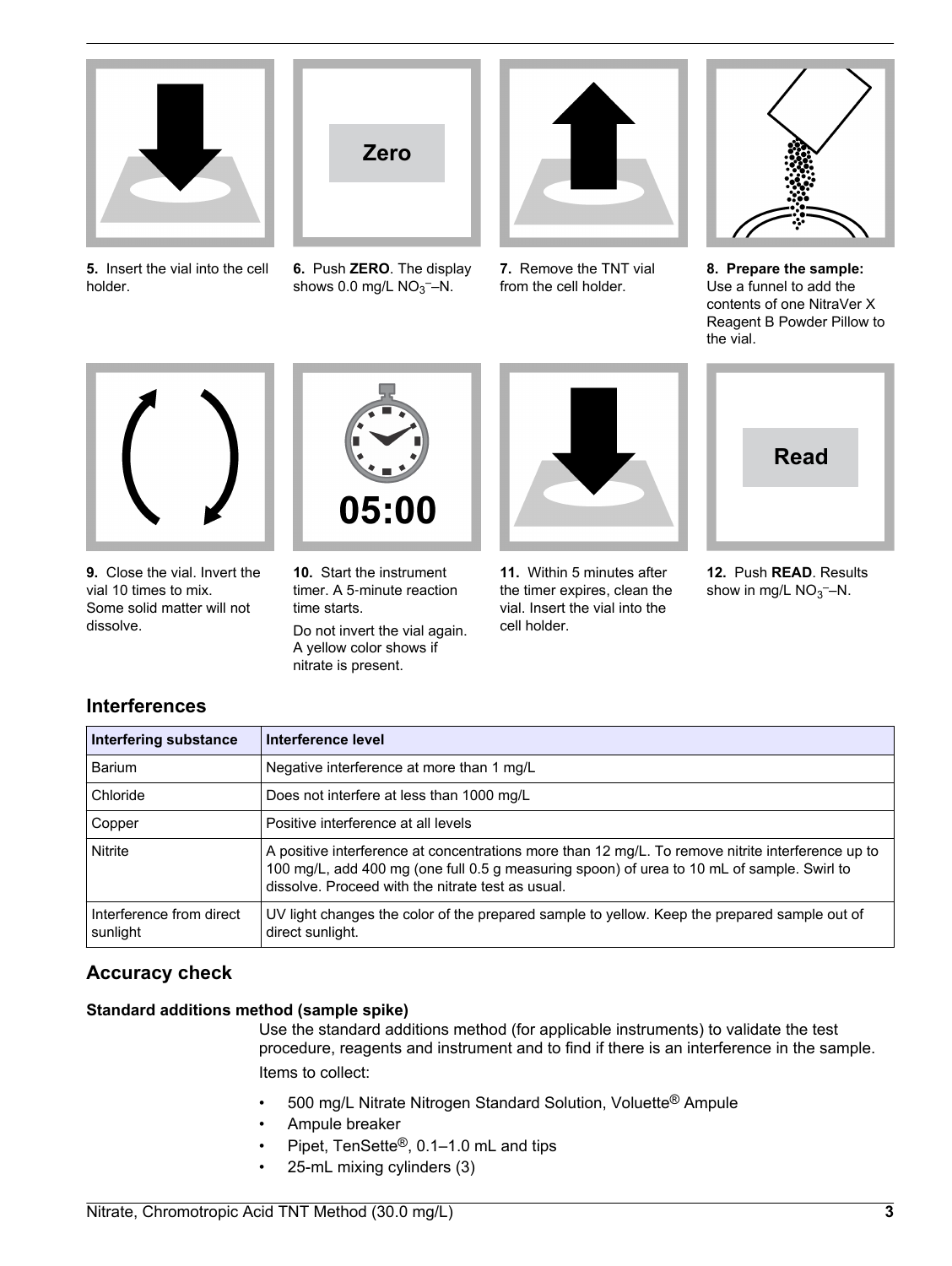- <span id="page-3-0"></span>**1.** Use the test procedure to measure the concentration of the sample, then keep the (unspiked) sample in the instrument.
- **2.** Go to the Standard Additions option in the instrument menu.
- **3.** Select the values for standard concentration, sample volume and spike volumes.
- **4.** Open the standard solution.
- **5.** Prepare three spiked samples: use the TenSette pipet to add 0.1 mL, 0.2 mL and 0.3 mL of the standard solution, respectively, to three 25-mL portions of fresh sample. Mix well.
- **6.** Use the test procedure to measure the concentration of each of the spiked samples. Start with the smallest sample spike. Measure each of the spiked samples in the instrument.
- **7.** Select **Graph** to compare the expected results to the actual results.

*Note: If the actual results are significantly different from the expected results, make sure that the sample volumes and sample spikes are measured accurately. The sample volumes and sample spikes that are used should agree with the selections in the standard additions menu. If the results are not within acceptable limits, the sample may contain an interference.*

#### **Standard solution method**

Use the standard solution method to validate the test procedure, the reagents and the instrument.

Items to collect:

- 10.0 mg/L Nitrate Nitrogen Standard Solution
- **1.** Use the test procedure to measure the concentration of the standard solution.
- **2.** Compare the expected result to the actual result.

*Note: The factory calibration can be adjusted slightly with the standard adjust option so that the instrument shows the expected value of the standard solution. The adjusted calibration is then used for all test results. This adjustment can increase the test accuracy when there are slight variations in the reagents or instruments.*

## **Method performance**

The method performance data that follows was derived from laboratory tests that were measured on a spectrophotometer during ideal test conditions. Users can get different results under different test conditions.

| <b>Program</b> | <b>Standard</b>                  | Precision (95% confidence interval)  | <b>Sensitivity</b><br>Concentration change per 0.010 Abs change |
|----------------|----------------------------------|--------------------------------------|-----------------------------------------------------------------|
| 344            | 10.0 mg/L $NO_3$ <sup>-</sup> -N | 9.5–10.5 mg/L $NO_3$ <sup>-</sup> –N | $0.2$ mg/L NO <sub>3</sub> --N                                  |

## **Summary of method**

Nitrate in the sample reacts with chromotropic acid under strongly acidic conditions to yield a yellow product. The measurement wavelength is 410 nm for spectrophotometers or 420 nm for colorimeters.

## **Consumables and replacement items**

#### **Required reagents**

| <b>Description</b>                              | <b>Quantity/test</b> | Unit     | ltem no. |
|-------------------------------------------------|----------------------|----------|----------|
| NitraVer®3 X Nitrate Reagent Set, Test 'N Tube™ |                      | 50 tests | 2605345  |

<sup>3</sup> NitraVer is a registered trademark of Hach Company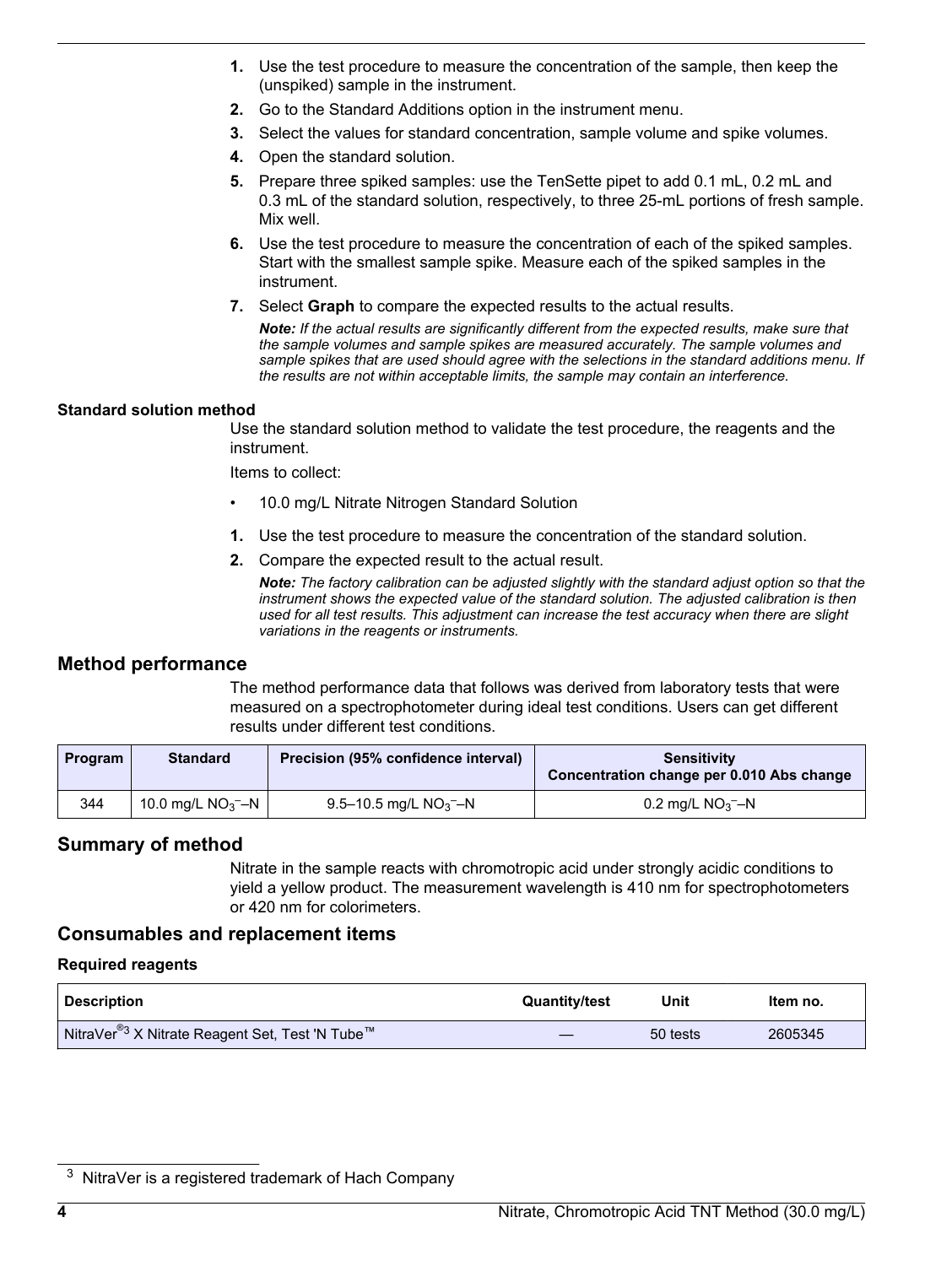# **Required apparatus**

| <b>Description</b>                          | <b>Quantity/test</b> | Unit         | Item no. |
|---------------------------------------------|----------------------|--------------|----------|
| Funnel, micro, poly                         |                      | each         | 2584335  |
| Pipet, TenSette®, 0.1-1.0 mL                |                      | each         | 1970001  |
| Pipet tips, for TenSette® Pipet, 0.1-1.0 mL |                      | $50$ /p $kg$ | 2185696  |
| Test tube rack                              |                      | each         | 1864100  |

# **Recommended standards**

| <b>Description</b>                                                                                                                                  | Unit   | ltem no. |
|-----------------------------------------------------------------------------------------------------------------------------------------------------|--------|----------|
| Nitrate Nitrogen Standard Solution, 10.0-mg/L $NO3–N$                                                                                               | 500 mL | 30749    |
| Nitrate Nitrogen Standard Solution, Voluette® Ampule, 500-mg/L NO <sub>3</sub> -N                                                                   | 16/pkg | 1426010  |
| Wastewater Influent Standard Solution, Mixed Parameter, for NH <sub>3</sub> -N, NO <sub>3</sub> -N, PO <sub>4</sub> ,<br>COD, SO <sub>4</sub> , TOC | 500 mL | 2833149  |
| Water, deionized                                                                                                                                    | 4 L    | 27256    |

# **Optional reagents and apparatus**

| <b>Description</b>                                  | Unit     | Item no. |
|-----------------------------------------------------|----------|----------|
| Ampule Breaker, 10-mL Voluette <sup>®</sup> Ampules | each     | 2196800  |
| Mixing cylinder, graduated, 25-mL                   | each     | 2088640  |
| Pipet tips for TenSette® Pipet, 0.1-1.0 mL          | 1000/pkg | 2185628  |
| Sodium Hydroxide Solution, 5 N                      | 50 mL    | 245026   |
| Spoon, measuring, 0.5-g                             | each     | 90700    |
| Sulfuric Acid, ACS                                  | 500 mL   | 97949    |
| Urea, ACS grade                                     | 100q     | 1123726  |